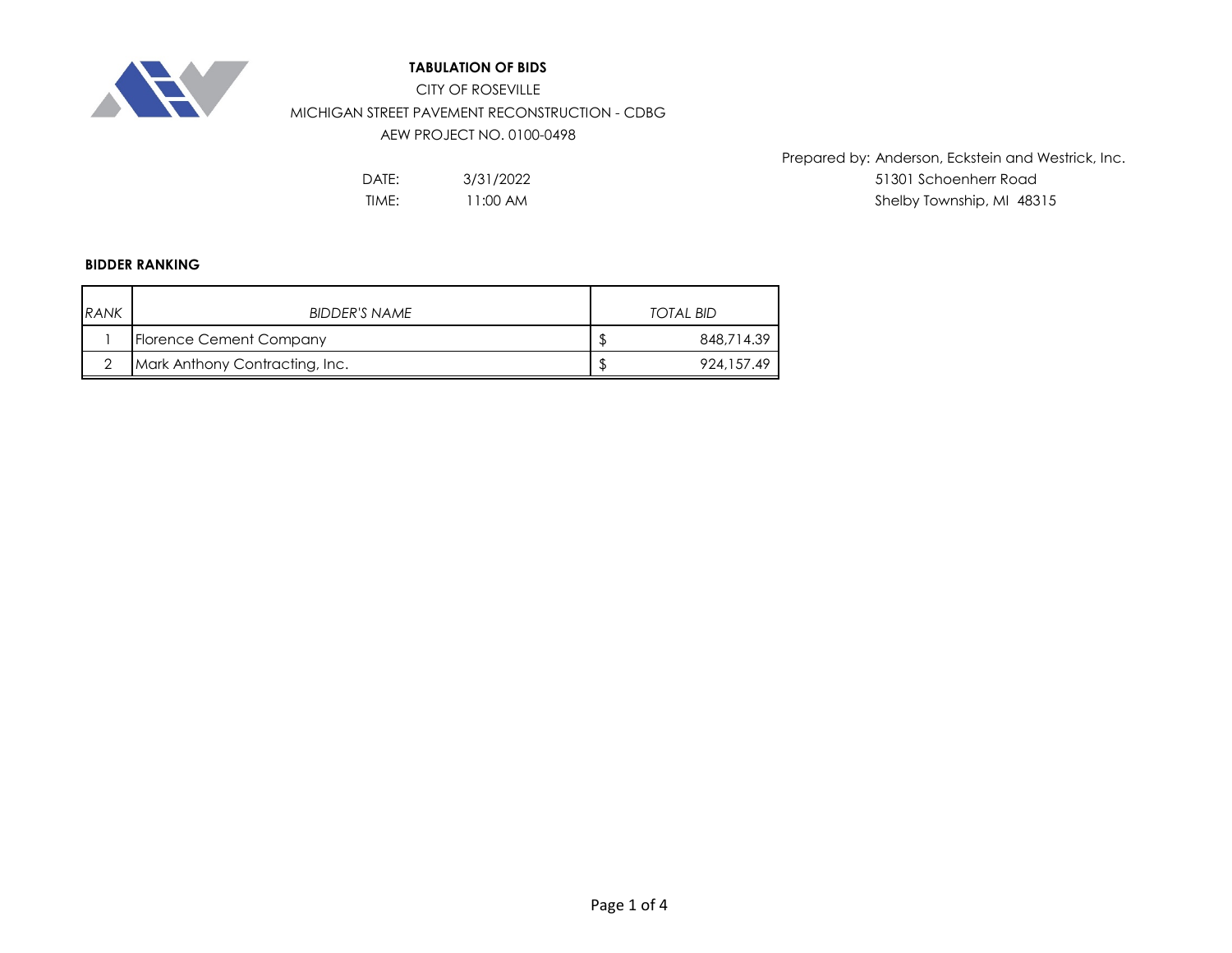|             | <b>TABULATION OF BIDS</b>                      |                       |       |                                |           |            |                                |
|-------------|------------------------------------------------|-----------------------|-------|--------------------------------|-----------|------------|--------------------------------|
|             | <b>CITY OF ROSEVILLE</b>                       |                       |       | <b>Florence Cement Company</b> |           |            | Mark Anthony Contracting, Inc. |
|             | MICHIGAN STREET PAVEMENT RECONSTRUCTION - CDBG |                       |       | 51515 Corridor                 |           |            | 4844 Old Plank Road            |
|             | AEW PROJECT NO. 0100-0498                      |                       |       | Shelby Township, MI 48315      |           |            | Milford, MI 48381              |
| Item<br>No. | Description                                    | Estimated<br>Quantity | Units | Unit Price                     | Amount    | Unit Price | Amount                         |
| 1.          | Mobilization, Max \$45,500                     | $\mathbf{1}$          | LS.   | 35,000.00                      | 35,000.00 | 18,515.53  | 18,515.53                      |
| 2.          | _ Reimbursed Permit Fees                       | 8,000                 | LS    | 1.00                           | 8,000.00  | 1.00       | 8,000.00                       |
| 3.          | Dr Structure, Rem                              | 21                    | Ea    | 295.00                         | 6,195.00  | 336.30     | 7,062.30                       |
| 4.          | Sewer, Rem, Less than 24 inch                  | 746                   | Ft.   | 20.60                          | 15,367.60 | 19.66      | 14,666.36                      |
| 5.          | Pavt, Rem                                      | 5,820                 | Syd   | 6.35                           | 36,957.00 | 9.12       | 53,078.40                      |
| 6.          | Sidewalk, Rem                                  | 510                   | Syd   | 10.25                          | 5,227.50  | 11.70      | 5,967.00                       |
| 7.          | Subgrade Undercutting, Type IV                 | 75                    | Cyd   | 66.50                          | 4,987.50  | 66.12      | 4,959.00                       |
| 8.          | _Station Grading                               | 16                    | Sta   | 4,700.00                       | 75,200.00 | 4,482.25   | 71,716.00                      |
| 9.          | _Subgrade Undercutting, Special                | 50                    | Cyd   | 71.20                          | 3,560.00  | 85.40      | 4,270.00                       |
| 10.         | Erosion Control, Inlet Protection, Fabric Drop | 23                    | Ea    | 110.00                         | 2,530.00  | 91.94      | 2,114.62                       |
| 11.         | Aggregate Base, 10 inch                        | 6,000                 | Syd   | 10.80                          | 64,800.00 | 14.07      | 84,420.00                      |
| 12.         | Maintenance Gravel                             | 75                    | Ton   | 24.00                          | 1,800.00  | 25.50      | 1,912.50                       |
| 13.         | Geotextile, Separator                          | 6,000                 | Syd   | 0.90                           | 5,400.00  | 2.56       | 15,360.00                      |
| 14.         | Sewer, CI IV, 12 inch, Tr Det B                | 434                   | Ft    | 76.15                          | 33,049.10 | 86.08      | 37,358.72                      |
| 15.         | Video Taping Sewer and Culv Pipe               | 434                   | Ft    | 3.00                           | 1,302.00  | 4.39       | 1,905.26                       |
| 16.         | _Sewer, Sch40, PVC, 8 inch, Tr Det B           | 50                    | Ft    | 68.30                          | 3,415.00  | 55.31      | 2,765.50                       |
| 17.         | Sewer Bulkhead, 12 inch                        | 5                     | Ea    | 385.00                         | 1,925.00  | 411.00     | 2,055.00                       |
| 18.         | Dr Structure Cover, Adj, Case 1                | 14                    | Ea    | 400.00                         | 5,600.00  | 313.63     | 4,390.82                       |
| 19.         | Dr Structure, 24 inch dia                      | 10                    | Ea    | 1,470.00                       | 14,700.00 | 1,773.69   | 17,736.90                      |
| 20.         | Dr Structure, 48 inch dia                      | 8                     | Ea    | 1,920.00                       | 15,360.00 | 3,786.33   | 30,290.64                      |
| 21.         | Dr Structure, Adj, Add Depth                   | 10                    | Ft    | 255.00                         | 2,550.00  | 313.63     | 3,136.30                       |
| 22.         | Dr Structure, Tap, 12 inch                     | 14                    | Ea    | 1,360.00                       | 19,040.00 | 761.53     | 10,661.42                      |
| 23.         | _Catch Basin Cover, Roseville                  | 21                    | Ea    | 670.00                         | 14,070.00 | 871.50     | 18,301.50                      |
| 24.         | Sanitary Manhole Cover, Roseville              | 6                     | Ea    | 650.00                         | 3,900.00  | 873.13     | 5,238.78                       |
| 25.         | _Storm Manhole Cover, MCPWO                    | 8                     | Ea    | 640.00                         | 5,120.00  | 873.13     | 6,985.04                       |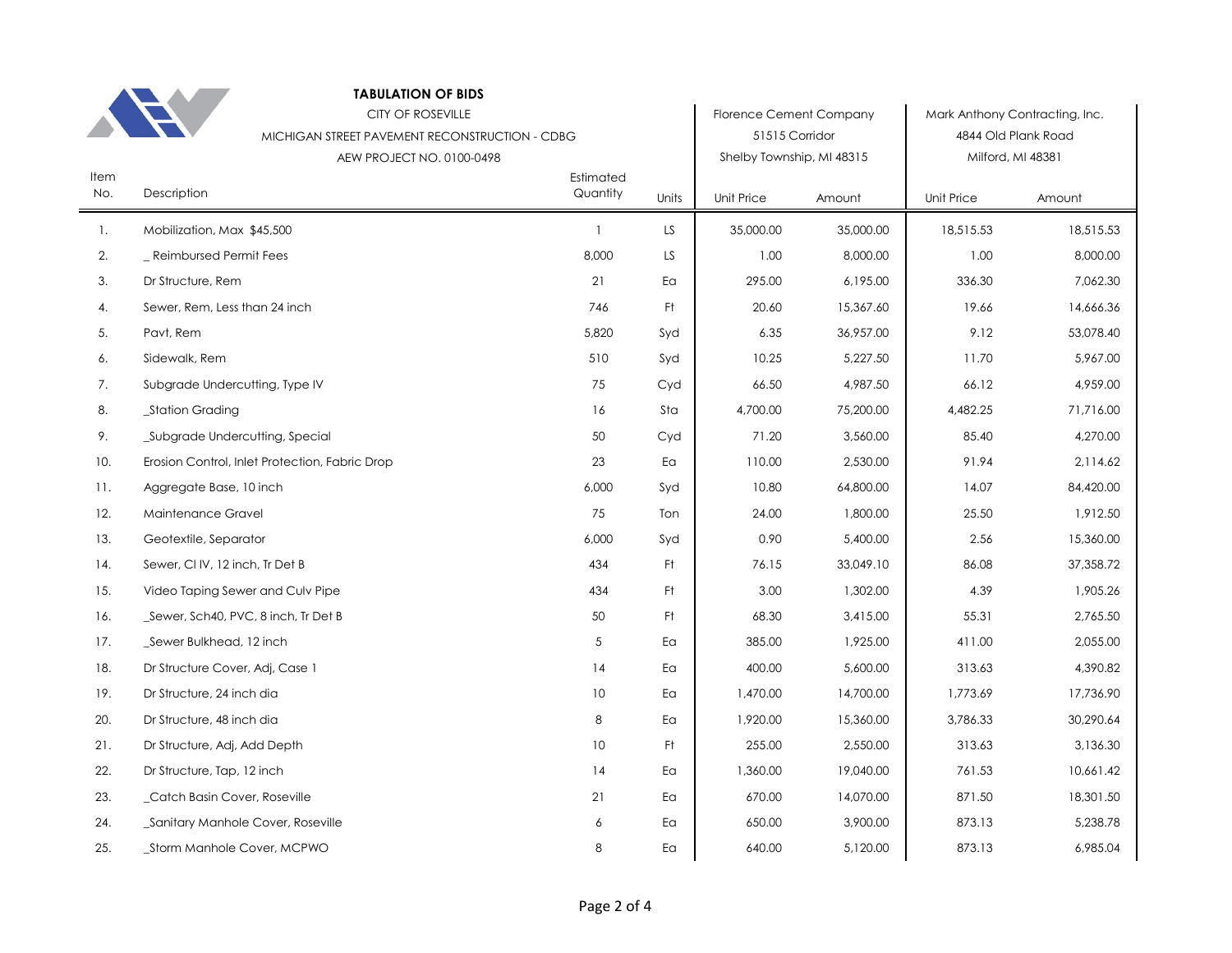|      | <b>TABULATION OF BIDS</b>                                        |              |       |                                |            |            |                                |
|------|------------------------------------------------------------------|--------------|-------|--------------------------------|------------|------------|--------------------------------|
|      | <b>CITY OF ROSEVILLE</b>                                         |              |       | <b>Florence Cement Company</b> |            |            | Mark Anthony Contracting, Inc. |
|      | MICHIGAN STREET PAVEMENT RECONSTRUCTION - CDBG                   |              |       | 51515 Corridor                 |            |            | 4844 Old Plank Road            |
| Item | AEW PROJECT NO. 0100-0498                                        | Estimated    |       | Shelby Township, MI 48315      |            |            | Milford, MI 48381              |
| No.  | Description                                                      | Quantity     | Units | Unit Price                     | Amount     | Unit Price | Amount                         |
| 26.  | _Dr Structure, 36 inch dia                                       | 3            | Ea    | 1,760.00                       | 5,280.00   | 3,054.04   | 9,162.12                       |
| 27.  | Underdrain, Subgrade, 6 inch                                     | 3,043        | Ft.   | 7.65                           | 23,278.95  | 14.82      | 45,097.26                      |
| 28.  | Conc Pavt with Integral Curb, Nonreinf, 7 inch                   | 5,600        | Syd   | 49.20                          | 275,520.00 | 52.33      | 293,048.00                     |
| 29.  | Joint, Expansion, E2                                             | 280          | Ft.   | 22.40                          | 6,272.00   | 18.37      | 5,143.60                       |
| 30.  | Joint, Plane-of-Weakness, W                                      | 4,000        | Ft.   | 2.30                           | 9,200.00   | 1.14       | 4,560.00                       |
| 31.  | Joint, Plane-of-Weakness, W, Intersection                        | 800          | Ft.   | 2.60                           | 2,080.00   | 1.14       | 912.00                         |
| 32.  | Joint, Contraction, Crg                                          | 196          | Ft    | 15.20                          | 2,979.20   | 10.03      | 1,965.88                       |
| 33.  | Joint, Expansion, Erg                                            | 112          | Ft    | 17.00                          | 1,904.00   | 11.01      | 1,233.12                       |
| 34.  | Driveway, Nonreinf Conc, 6 inch                                  | 252          | Syd   | 84.35                          | 21,256.20  | 53.42      | 13,461.84                      |
| 35.  | _Driveway, Nonreinf Conc, 4 inch                                 | 40           | Syd   | 69.15                          | 2,766.00   | 48.06      | 1,922.40                       |
| 36.  | Detectable Warning Surface                                       | 160          | Ft    | 60.00                          | 9,600.00   | 40.85      | 6,536.00                       |
| 37.  | Curb Ramp Opening, Conc                                          | 224          | Ft    | 5.70                           | 1,276.80   | 1.22       | 273.28                         |
| 38.  | Sidewalk, Conc, 4 inch                                           | 650          | Sft   | 8.65                           | 5,622.50   | 5.46       | 3,549.00                       |
| 39.  | Sidewalk, Conc, 6 inch                                           | 400          | Sft   | 8.95                           | 3,580.00   | 5.93       | 2,372.00                       |
| 40.  | Curb Ramp, Conc, 4 inch                                          | 2,700        | Sft   | 11.25                          | 30,375.00  | 5.45       | 14,715.00                      |
| 41.  | Curb Ramp, Conc, 8 Inch                                          | 975          | Sft   | 13.85                          | 13,503.75  | 7.63       | 7,439.25                       |
| 42.  | Barricade, Type III, High Intensity, Double Sided, Lighted, Furn | 12           | Ea    | 95.00                          | 1,140.00   | 116.35     | 1,396.20                       |
| 43.  | Barricade, Type III, High Intensity, Double Sided, Lighted, Oper | 12           | Ea    | 0.01                           | 0.12       | 0.01       | 0.12                           |
| 44.  | Pedestrian Type II Barricade, Temp                               | 5            | Ea    | 175.00                         | 875.00     | 214.33     | 1,071.65                       |
| 45.  | Channelizing Device, 42 inch, Fluorescent, Furn                  | 20           | Ea    | 27.00                          | 540.00     | 35.52      | 710.40                         |
| 46.  | Channelizing Device, 42 inch, Fluorescent, Oper                  | 20           | Ea    | 0.01                           | 0.20       | 0.01       | 0.20                           |
| 47.  | <b>Minor Traf Devices</b>                                        | $\mathbf{1}$ | LS    | 1,000.00                       | 1,000.00   | 4,126.13   | 4,126.13                       |
| 48.  | Plastic Drum, Fluorescent, Furn                                  | 20           | Ea    | 29.00                          | 580.00     | 35.52      | 710.40                         |
| 49.  | Plastic Drum, Fluorescent, Oper                                  | 20           | Ea    | 0.01                           | 0.20       | 0.01       | 0.20                           |
| 50.  | Sign, Type B, Temp, Prismatic, Furn                              | 194          | Sft   | 6.00                           | 1,164.00   | 7.35       | 1,425.90                       |